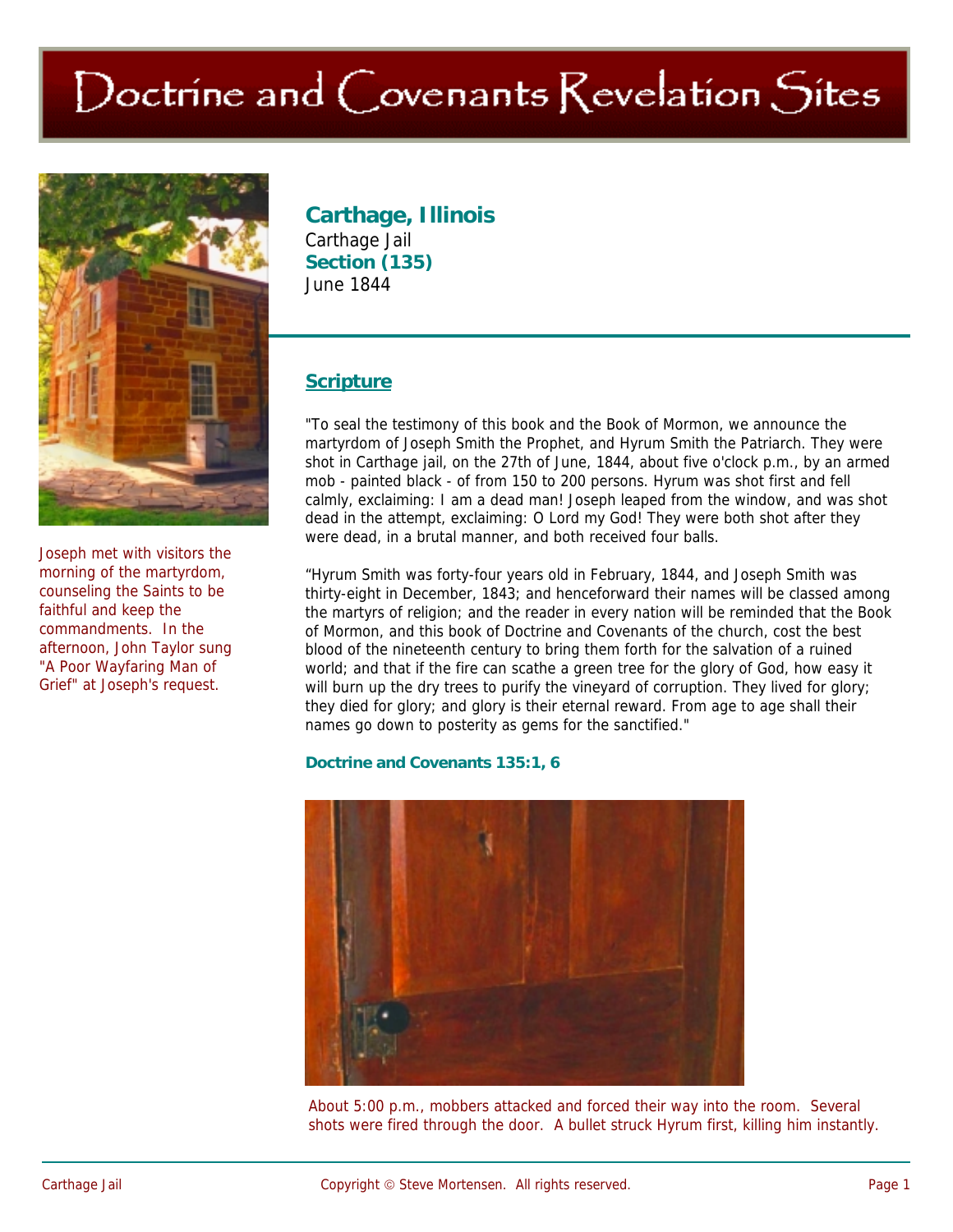## **Key Events**

- Joseph and Hyrum Smith rode on horseback to Carthage to answer false charges of riot and treason. They were held in the jail pending trial.
- Mobbers had conspired to get Joseph away from the safety of Nauvoo, so they could murder the Prophet.
- A mob stormed the jail and killed Joseph and Hyrum on 27 June 1844.
- Samuel Smith, a younger brother of the Prophet, heard of the mob's intent to kill Joseph and Hyrum. He raced on horseback to Carthage through a mob that chased and shot at him. Samuel arrived too late to help his brothers, and he died a month later from a fever contracted during the episode.
- John Taylor and Willard Richard were in the jail with Joseph and Hyrum at the time of the martyrdom. Taylor and Richards survived the tragedy, later becoming prominent leaders in the Church.



At the fateful moment, just after Hyrum's death, the Prophet jumped from the left window as he was shot with two balls from outside the jail, and two balls from within.

## **Words of Joseph Smith**

"There is something going to happen; I don't know what it is, but the Lord bids me to hasten and give you your endowment before the temple is finished . . . now if they kill me you have got all the keys, and all the ordinances and you can confer them upon others, and the hosts of Satan will not be able to tear down the kingdom, as fast as you will be able to build it up . . . on your shoulders will the responsibility of leading this people rest, for the Lord is going to let me rest a while." (Times and Seasons 5:561)

"I defy all the world to destroy the work of God; and I prophesy they never will have power to kill me till my work is accomplished, and I am ready to die. (History of the Church 6:58)

"I am going like a lamb to the slaughter; but I am calm as a summer's morning; I have a conscience void of offense towards God, and towards all men. I shall die innocent, and it shall yet be said of me – he was murdered in cold blood." (Doctrine and Covenants 135:4)